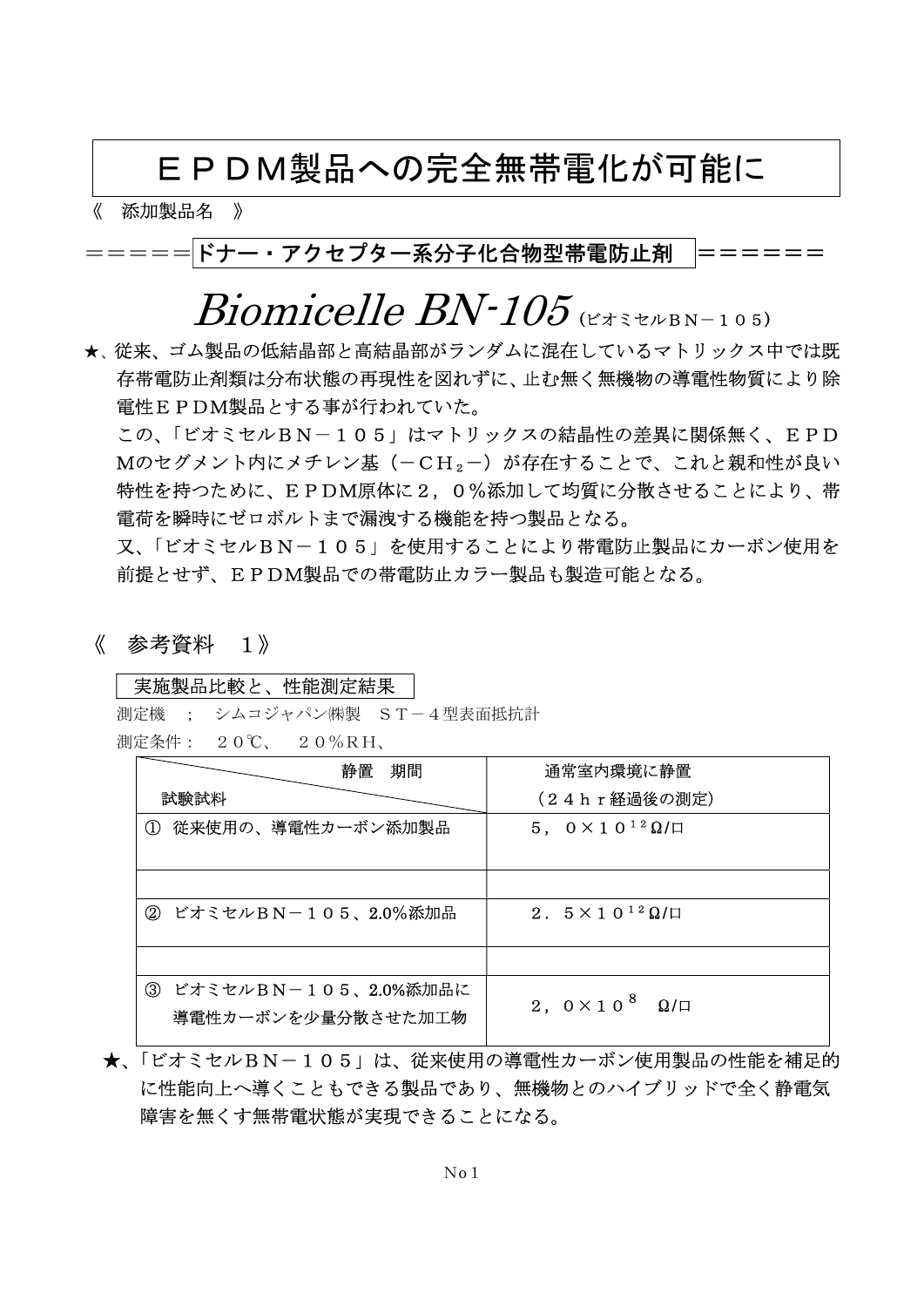#### 《 参考資料 2》

#### 印加電圧、減衰率測定結果



赤線:「ビオミセルBN-105」、を2.0%添加製品の減衰率チャート

青線:導電性カーボンを添加した製品の減衰率チャート

黒線:「ビオミセルBN-105」と導電性カーボンを混合添加した製品の強制帯電しないチャート

★、「ビオミセルBN-105」を導電性カーボンの混合利用(ハイブリッド)は、強制帯電を 行ってもその強制電荷は存在できずに、初めから無帯電状態を維持している事が認め られる。非常に不思議な現象となる。

> 株式会社ボロン研究所 Email : info@boron-labo.co.jo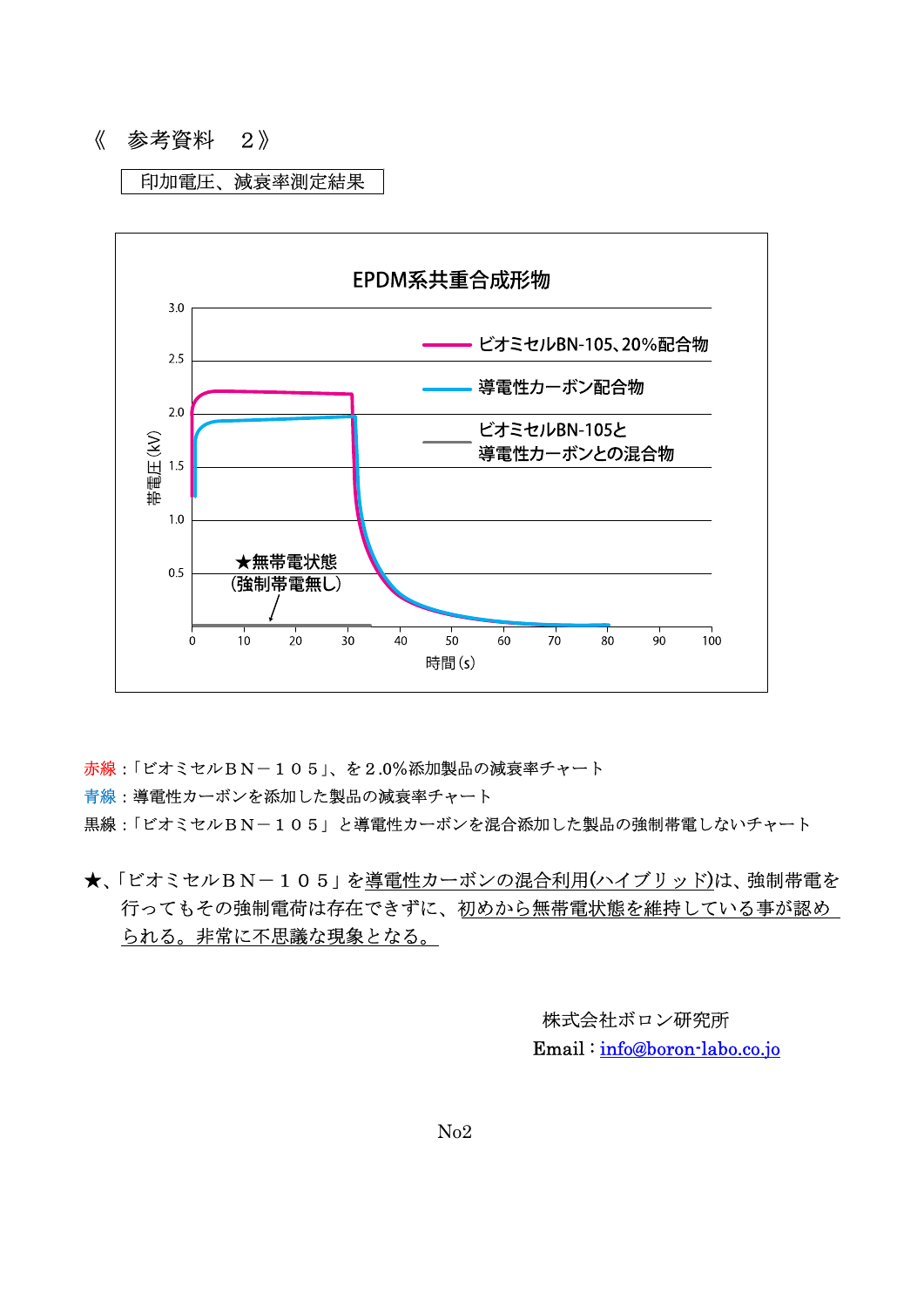## Enabling complete electrification to EPDM products

《 Additive product name 》

 $=$ Donor  $\cdot$  acceptor type molecular compound type antistatic agent

# $Binmicelle BN-105$  ( $\epsilon \neq \epsilon \ge 105$ )

- ★, Conventionally, existing antistatic agents can not achieve reproducibility of the distribution state in the matrix in which the low crystal part and the high crystal part of the rubber product randomly mix, and it is not stopped and the static electricity removing property by the inorganic substance conductive substance It was done to make EPDM products.
	- This "Biomicel BN-105" has a property that the methylene group (-CH 2 -) exists in the segment of EPDM irrespective of the difference in crystallinity of the matrix and has good affinity with it, so EPDM By adding 2% to the raw material and homogeneously dispersing it, it becomes a product having the function of leaking the band charge instantaneously to zero volt.
	- Also, by using "Biomicel BN-105", it is possible to manufacture antistatic color products in EPDM products without assuming carbon use for antistatic products.
	- $\langle$  Reference material 1  $\rangle$

Performed product comparison and performance measurement result

Measuring machine:: ST-4 type surface resistance meter made by Shimco Japan Co., Ltd. Measurement conditions:: 20 °C. 20% RH.

| Stationary period                                  | Test specimen Standing in theordinary |
|----------------------------------------------------|---------------------------------------|
|                                                    | indoor environment                    |
| Test sample                                        | (Measurement after 24 hours elapsed)  |
| Conventionally<br>used conductive<br>carbon<br>(1) |                                       |
| additives                                          | $5, 0 \times 10^{12} \Omega/\Box$     |
|                                                    |                                       |
|                                                    |                                       |
| Biomicell BN-105, 2.0% added product<br>(2)        | 2, $5 \times 10^{12} \Omega/\Box$     |
|                                                    |                                       |
| 3 Bio Micel BN-105, added to 2.0% additives        | 2, $0 \times 10^{8}$ $\Omega/\square$ |
| A workpiece with a small amount of conductive      |                                       |
| carbon dispersed                                   |                                       |